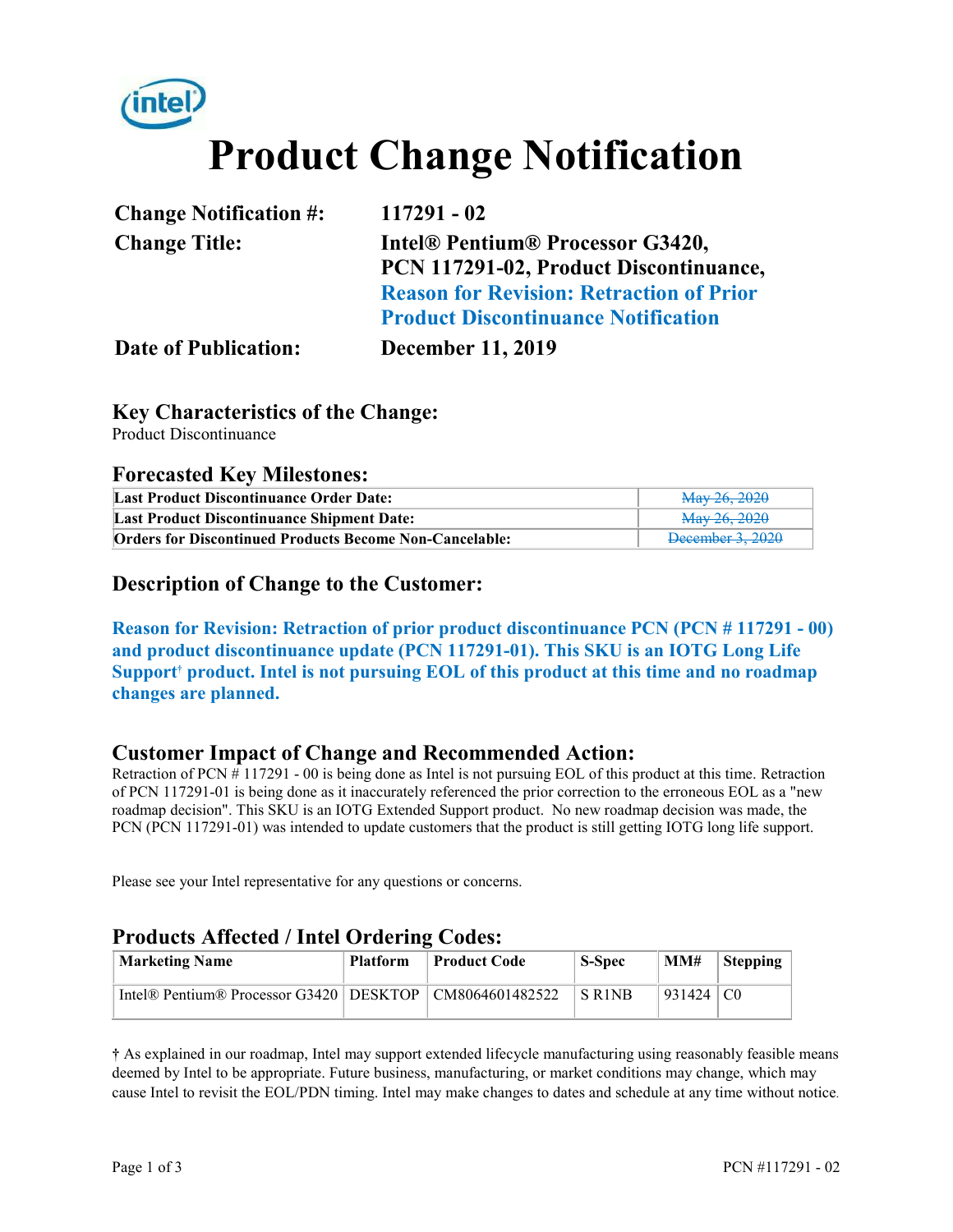### **PCN Revision History:**

| <b>Date of Revision:</b> | <b>Revision Number:</b> | <b>Reason:</b>                                                                                                                                                                                                                                                                                              |
|--------------------------|-------------------------|-------------------------------------------------------------------------------------------------------------------------------------------------------------------------------------------------------------------------------------------------------------------------------------------------------------|
| November 26, 2019        | 00 <sup>°</sup>         | Originally Published PDN                                                                                                                                                                                                                                                                                    |
| December 5, 2019         | 01                      | Cancelling this Product<br>Discontinuance completely per new<br>roadmap decision and enabling the<br>product once again.                                                                                                                                                                                    |
| December 11, 2019        | 02                      | Reason for Revision: Retraction of<br>prior product discontinuance PCN<br>$(PCN # 117291 - 00)$ and product<br>discontinuance update (PCN 117291-<br>01). This SKU is an IOTG Extended<br>Support product. Intel is not pursuing<br>EOL of this product at this time and<br>no roadmap changes are planned. |